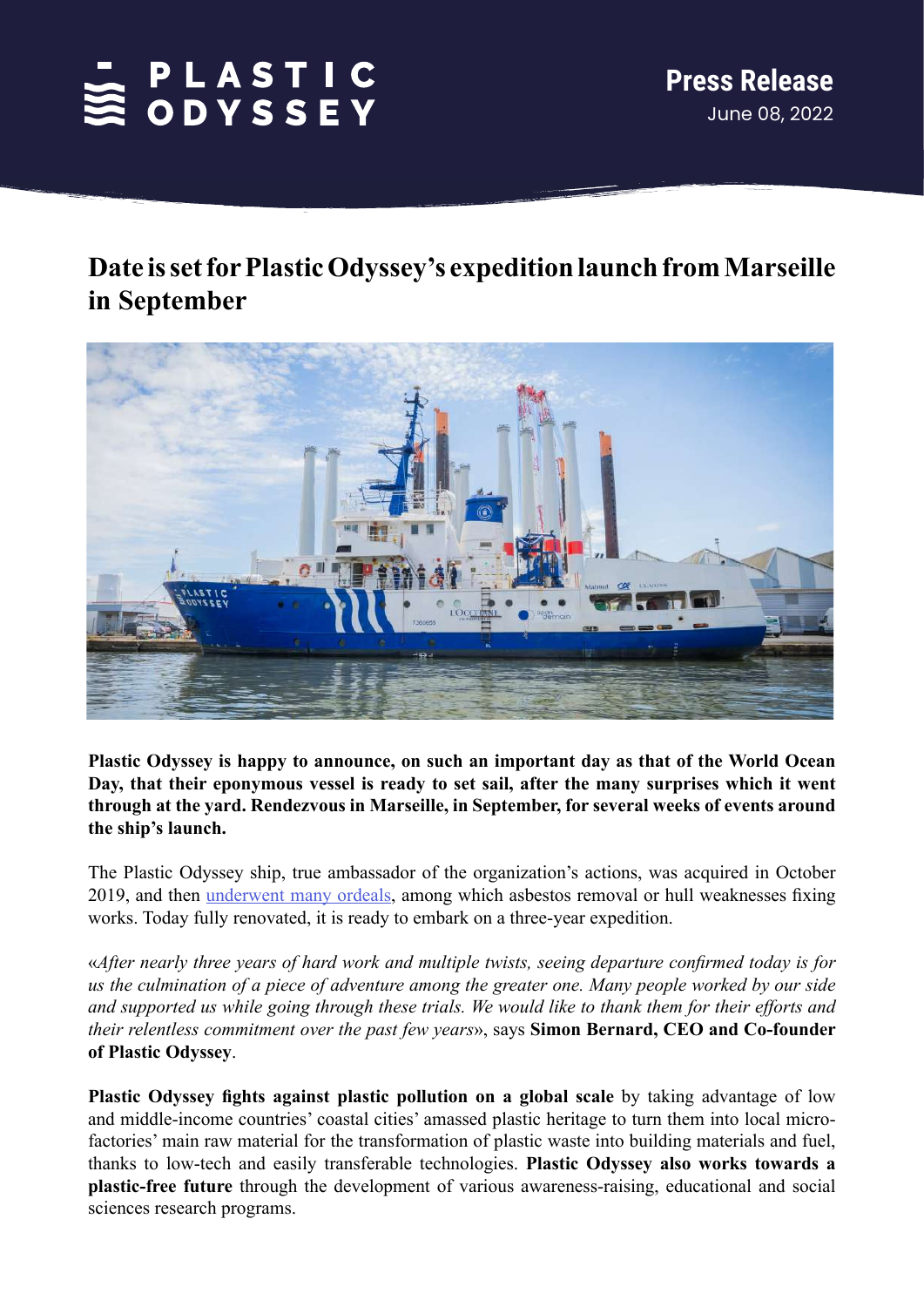As part of Plastic Odyssey's global project to protect the ocean from plastic pollution, year **2022 marks the launch of the global expedition setting sail to the countries most affected by plastic pollution.** Starting with West Africa, the ship will then head for Latin America, the Caribbean, the Pacific Islands, Asia, and finally East and South Africa, with a clearly set mission: to take advantage of its onboard recycling machines to become the world's recycling mediator.



## **Save the date! Here's the program of events organized around the expedition launch.**

Programme will be made up of key moments culminating with the departure in September 2022.

Ship will leave Saint-Nazaire's shipyard at the end of June to reach its home port, Marseille, in July. Starting September 2022, ship visits will be organized and several events will take place:

- expedition launch **press conference** on September 22,
- Plastic Odyssey's **new village of solutions' unveiling,** with activities and visits, from September 22 to 24,
- ship's baptism on September 30,
- **departure from Marseille's** «Vieux-Port» with an armada of boats on October 1st.

*Above events dates (visits, press conferences, public meetings) will be confirmed soon through Plastic Odyssey's social networks especially (Instagram, Facebook, Linkedin, Twitter) and by additional press releases.*

### **A 30 stopovers program**

Plastic Odyssey's ship will then set sail to **Beirut, Lebanon** in mid-October, and **Alexandria, Egypt**, in the beginning of November, expedition's first stopovers. The vessel will then head to Africa.